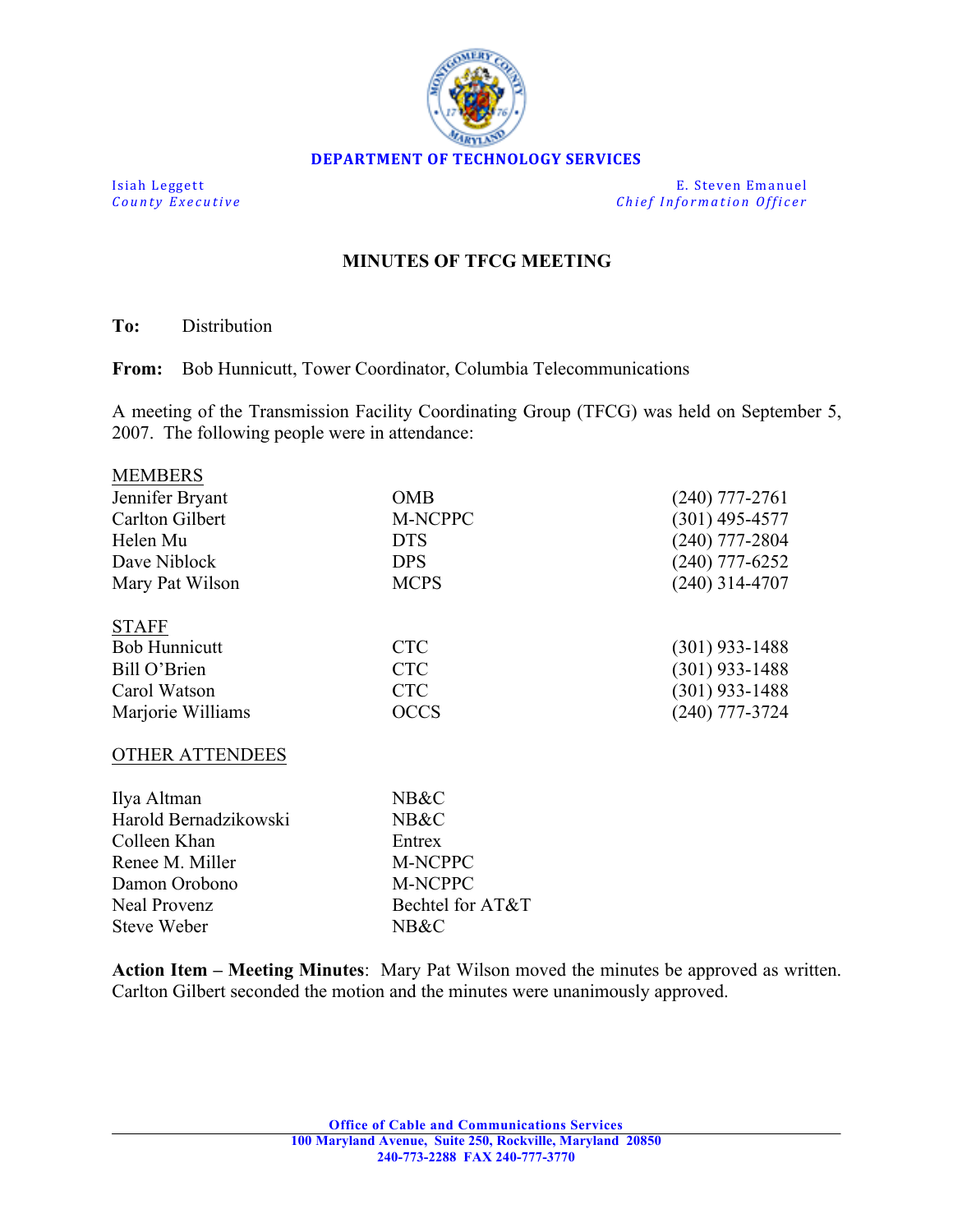Minutes of TFCG Meeting Held September 5, 2007 Page 2 of 4

## **Consent Agenda Applications:**

- 1. FiberTower application to attach one 2' dish antenna at the 120' level of an existing 157' monopole on Fire Station #33 property located at 11430 Falls Road in Rockville (Application #200704-10).
- 2. FiberTower application to attach three 14" dish antennas at the 145' level of the penthouse wall on a Pavilion Apartments building located at 5901 Montrose Road in Rockville (Application #200704-13).
- 3. FiberTower application to attach two 14" dish antennas at the 162' and 161' levels on the penthouse wall of a Park Ritchie Apartment building located at 7600 Maple Avenue in Takoma Park (Application #200704-15).
- 4. FiberTower application to attach one 14" dish antenna at the 158' level on the penthouse wall of a Westlake Towers building located at 7420 Westlake Terrace in Bethesda (Application #200704-20).
- 6. Verizon Wireless application to attach six 47" and six 71" antennas at the 125' level of the 215' Colesville water tank located at 2201 Industrial Parkway in Silver Spring (Application #200707-22).
- 7. Sprint/Nextel application to replace three 53" antennas at the 95' level with three new 53" antennas and add three 47" antennas at the 75' level of a 100' monopole on Wesley Grove Church property located at 23612 Woodfield Road in Gaithersburg (Application #200708-01).
- 8. AT&T application to replace nine 48" panel antennas with six 54" panel antennas at the 104' level of the 99' Air Park water tank located at 20511 Woodfield Road in Gaithersburg (200708-05).
- 9. Sprint/Nextel application to replace nine 48" antennas at the 150' level with nine new 48" antennas on an existing 180' lattice tower located on BSA Troop 52 property located at 16100 Darnestown Road in Dawsonville (Application 200708-06).

**Action Item - Consent Agenda**: Mary Pat Wilson asked that Item #5 be pulled from the Consent agenda for discussion. Ms. Wilson also remarked that the address on Item #1 did not appear to be correct based on her review of the tax assessment records for this location. She said she believed the correct street address should be 11420. Bob Hunnicutt said the address was based on what was in the tower database which has been used for this site since the first application. David Niblock said he would check his records to verify the address.

**Motion:** Carlton Gilbert moved the rest of the consent agenda items be recommended. David Niblock seconded the motion and it was unanimously approved.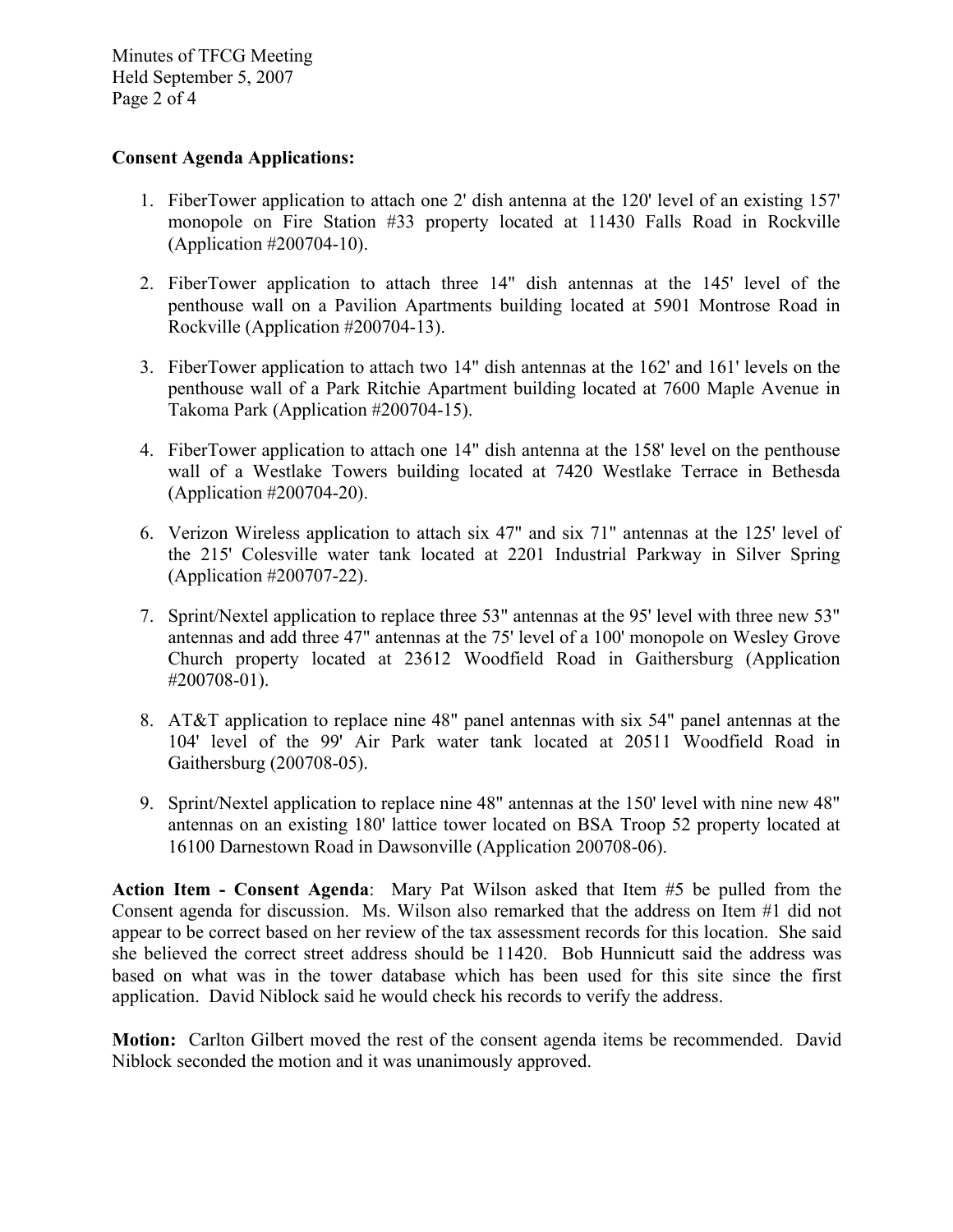Minutes of TFCG Meeting Held September 5, 2007 Page 3 of 4

**Action Item – Consent Item #5:** Sprint/Nextel application to replace nine 48" antennas with nine new 48" antennas at the top of a 185' monopole on the McDonnell property located at 20315 Georgia Avenue in Brookeville (Application #200707-04).

Mary Pat Wilson stated she did not understand the work proposed for this site because the Tower Coordinator Recommendation stated nine antennas are being replaced, but under the comments section it states there are 12 antennas at the site. Bob Hunnicutt explained there are 12 existing antennas: three will remain unchanged and nine will be replaced with new antennas. Ms. Wilson also asked for an explanation of changes to the equipment. Mr. Hunnicutt explained that additional equipment for the new antennas would be placed inside the existing shelter.

**Motion:** David Niblock moved the application be recommended. Mary Pat Wilson seconded the motion and it was unanimously approved.

**Action Item:** Sprint/Nextel application to install three 56" antennas at the 74' level on a faux chimney to be constructed on a 58' high Garland Towers building located at 8221 Garland Avenue in Takoma Park (Application #200704-25).

Carol Watson summarized the application noting that it was unclear on the drawings whether the applications would be cluster-mounted or stacked. Steven Weber stated he had not prepared this application but now represented the applicant. He said he thought the antennas would be stacked on top one another. Upon further discussion, however, it was decided the antennas would all be attached at the same RAD center (cluster mounted).

David Niblock asked if the chimney would be of masonry construction or made of a fabrication that resembled masonry. Mr. Weber said the structure would be constructed of RF-friendly material. Carlton Gilbert asked if the material would match the exterior of the building. Mr. Weber stated it would be constructed to resemble brick.

**Motion:** Carlton Gilbert moved the application be recommended. Mary Pat Wilson seconded the motion and it was unanimously approved.

**Action Item:** T-Mobile application to install three 52" antennas at the 65' level inside a new cupola to be constructed on the Churchill Senior Housing building located at 21000 Father Hurley Boulevard in Germantown (Application #200707-24).

Carol Watson summarized the application noting that the antennas would be screened from view inside the faux cupola to be constructed atop the building.

David Niblock asked if the Planning Board would have any concerns about this installation because he thought it might require modification to the site plan, since the cupola to be constructed was an addition to the original building design. Steven Weber stated since Mr. Niblock has brought it to his attention he would check with the Planning Board on that aspect of this application prior to filing for the construction permit.